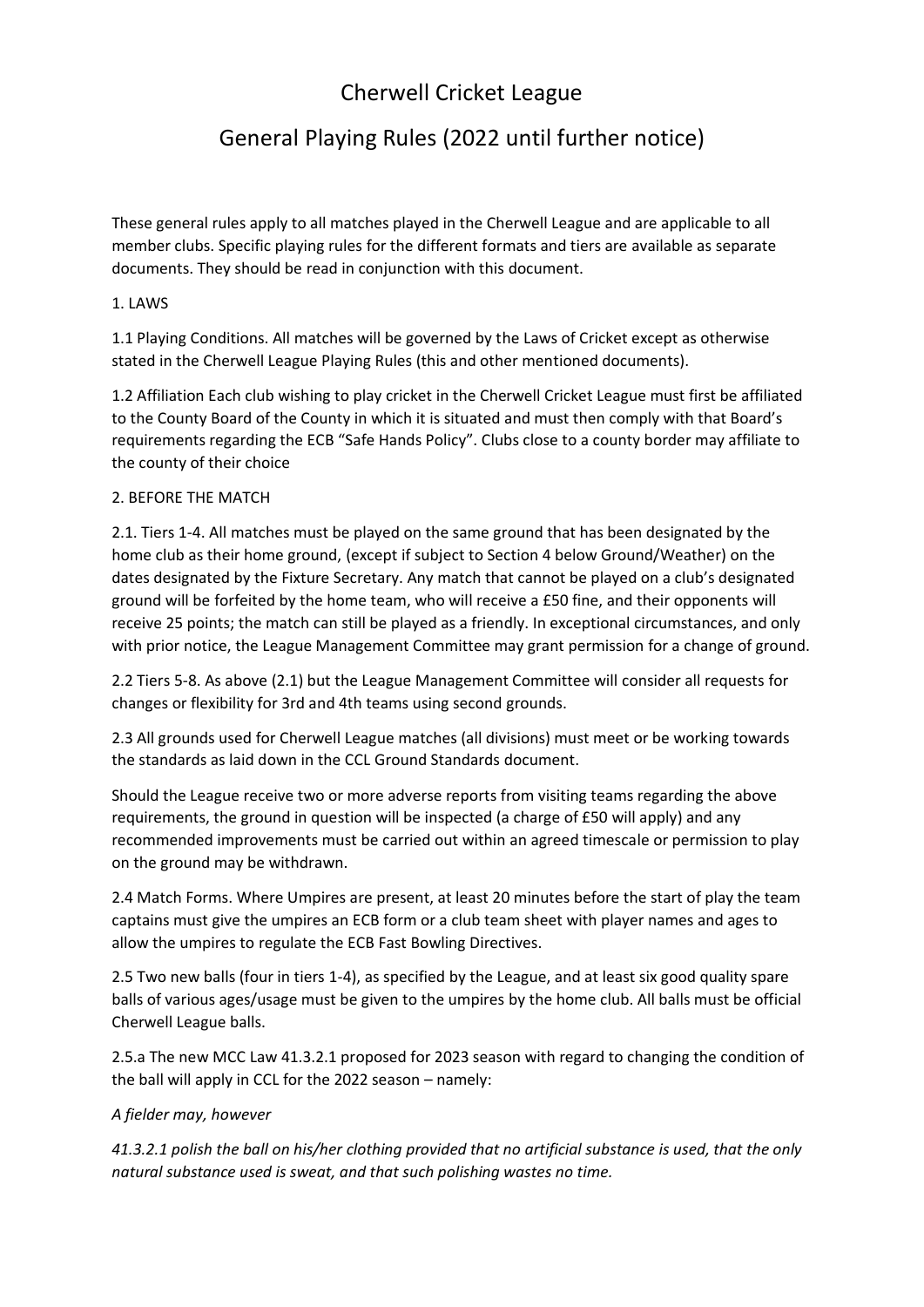2.6 Panel umpires should be paid their match fee (£45) in an envelope, at least 20 minutes before the start of play. If umpires are amenable, clubs can make arrangements to pay by electronic transfer. Should a club agree to pay an umpire by electronic transfer but fail to do so by noon of the Sunday following the match, they may be liable to a 5-point deduction.

2.7 The Toss. The toss shall take place at least 15 minutes before the scheduled start of the match. If either captain or his representative is not present at this time, then the other team will have the option of claiming or conceding the toss.

2.8 Delayed Start. If, in the opinion of the umpires, either team is responsible for a delay to the start of the match, then that team will lose one over for each 3.5 minutes playing time lost from its allocation of overs when it bats.

2.9 Innings Break. Between the innings it is the responsibility of the home team to re-mark the creases at both ends to a standard acceptable to the umpires.

In Tiers 1-4 if remarking has not been carried out, appointed umpires will mark on the form that is sent in by them any instances of failure to do so. After two reports the club will be informed that they have been reported twice, and should they transgress on a third occasion, then they will lose 5 points on that and each subsequent occasion.

In tiers 5-8 away teams should report to the League if this is not done.

3. TEAMS

3.1 Forfeits. Teams forfeiting before 9pm on the Thursday preceding the fixture will be fined £50 and deducted five points. Both the opposing captain and the League Secretary must be informed by email and/or a telephone call before the deadline time. In the event of a team forfeiting a match after 9pm on the Thursday preceding the fixture the club will be fined £100 and the team deducted ten points. Fines will be paid to the League and passed on to the opponents of the teams who forfeited the fixture. The cancelled match must always be the match in the Division in which the club's lowest team plays.

3.2. Number of Players. Each club's first team and all teams in Tiers 1-4 must field 11 players. Lower ranked teams can play with fewer than 11 players provided no lower ranked team has more players than one of its higher ranked teams. Any team that transgresses the foregoing will be deducted 10 points and the lower club team who played with a full team will also be deducted 10 points

3.3 Fewer than 11 Players. The minimum number of players in a club's lowest placed team will be nine; any team fielding fewer than nine players will be deemed to have forfeited the match. The match will be awarded to their opponents and the subsequent penalties as shown in 3.1 may be imposed. With the agreement of their opponents the match can be played as a friendly. Should both teams have fewer than nine players neither team will receive any points and the match will be cancelled with the penalties as shown in 3.1 above may be imposed upon both teams.

A club may appeal against the loss of a match and the imposition of 3.2 or 3.3. Any such appeal must be made within five days of the date that the match should have taken place. The appeal will be dealt with by the League Management Committee.

Note: One team clubs will be treated as the lowest team in the club and this will supersede the requirement in 3.2.

3.4 Failure to Fulfil Fixtures Any club that has one or two teams and whose only or second team fails to fulfil three or more fixtures, will have to be re-elected to stay in the League at the next A.G.M. If any club that has more than two teams has a team that fails to fulfil its fixtures on two or more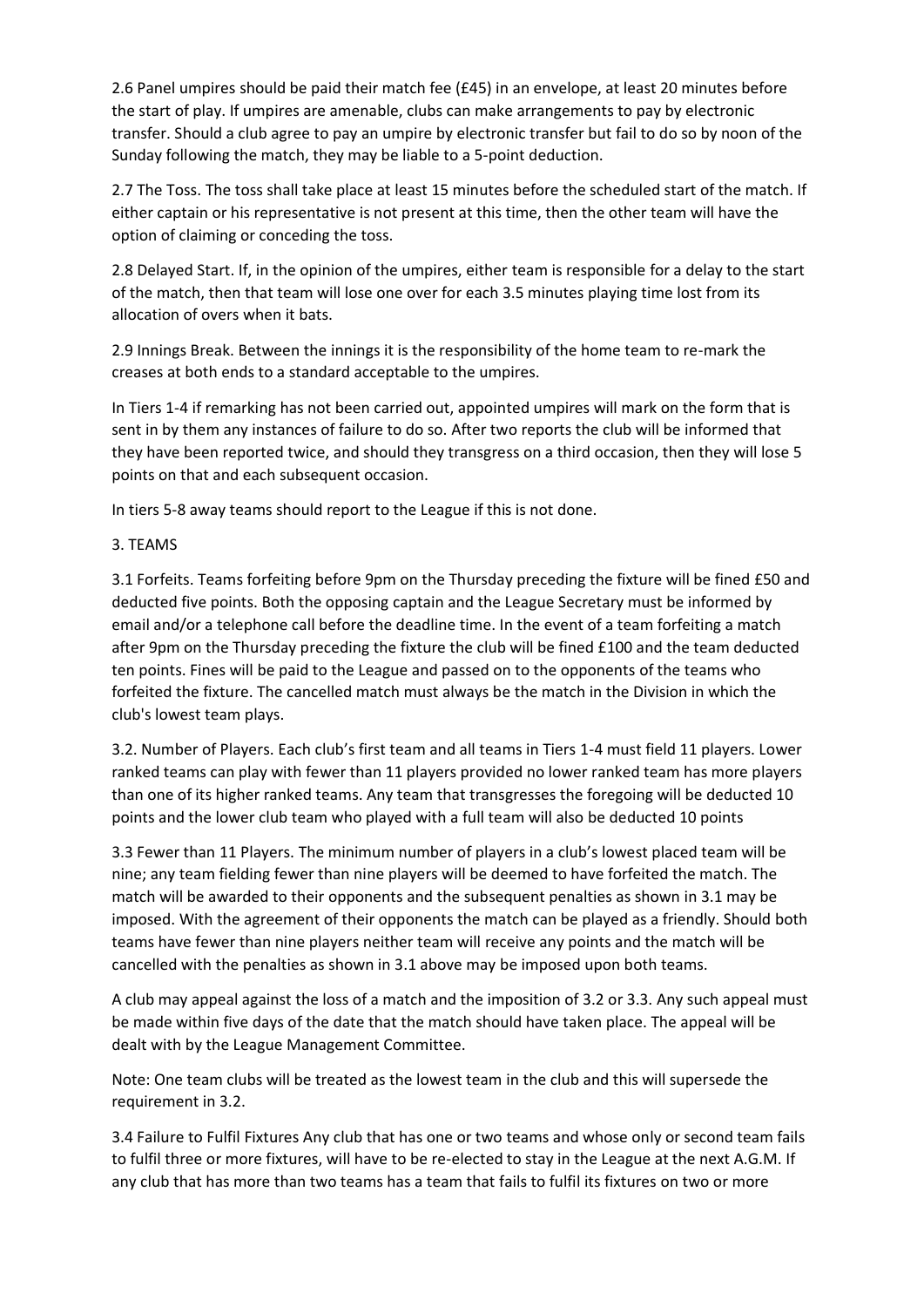occasions in a season, the League Management Committee will decide upon the future continuance of that team in the League.

3.5. Multiple Forfeits Any team which fails to fulfil at least two thirds of its scheduled fixtures shall have its record expunged from the league for that season and all points gained in fixtures against them will be removed and the tables recalculated without that team included.

#### 4. GROUND AND WEATHER

4.1 Cancellations Due to Weather. The Ground Executive of the home team shall determine the fitness or otherwise of a ground before a match and shall advise its opponents when a fixture is to be cancelled. The decision to cancel a match should not be taken before the day of the match unless mutually agreed by both clubs and both clubs have informed the League Secretary. In the absence of any such cancellation, this responsibility is assumed by the umpires in accordance with the Laws of Cricket (Law 2) whose decision is final. If an umpire/umpires has/have not been informed that a match has been cancelled and the umpire/umpires attend the ground, the HOME team will be responsible for paying the umpire/umpire's fee/fees.

4.2. Artificial Pitches A fixture may only be played on a synthetic surface if: a. the non-turf pitch has been approved by the League, and b. both captains agree, and c. the captains, in consultation with the umpires, agree that a grass pitch of suitable condition is not available on the square.

4.3. Covers. See Ground Standards document. A pitch may be fully covered during a match in the event of inclement weather.

#### 5. PLAYERS

5.1 Registration. All players must comply with the Cherwell Cricket League Registration Rules.

5.2 Payment of Players. Contracts between clubs and players for the payment of any sum of money or other remuneration or reward, is not allowed in the Cherwell Cricket League, except with the express written authority of the League Management Committee. Any player wishing to be involved in the "Chance to Shine" programme must obtain a letter from the County Board confirming that the player is approved by and being paid by the Board. A club may not be assisted by a third party to make a payment to a player of any sum of money or other remuneration or reward, which if paid by the club to the player directly would be a breach of these rules. If the Committee believes that a third party is paying any sum of money or other remuneration or reward which if paid by the club to the player directly would be a breach of these rules, the League Management Committee can take action against the club, as if payment had been made by the club itself.

5.3 Travel Expenses. A Club may pay players reasonable costs of travel to and from matches\*\*, these costs are to be clearly shown in the club's audited annual accounts. For avoidance of doubt this does not include the payment of airfares. The Management Committee reserves the right to ask for and verify by sight any information that it requires concerning the application or a breach of these rules.

\*\*NOTE: Reasonable costs of travel are deemed to be:

a) Second class return fare from player's UK residence to ground.

b) Return bus fare from player's UK residence to ground.

c) Return travel by car from UK residence to ground @ 35p per mile.

The League reserves the right to request documented verification in writing of the foregoing requirements.

5.4 Misconduct. Misconduct by any player, member, or associate of any club affiliated to the League in the course of or in conjunction with a Cherwell League match shall be viewed as a disciplinary offence and may result in action being taken by the League under its Code of Conduct.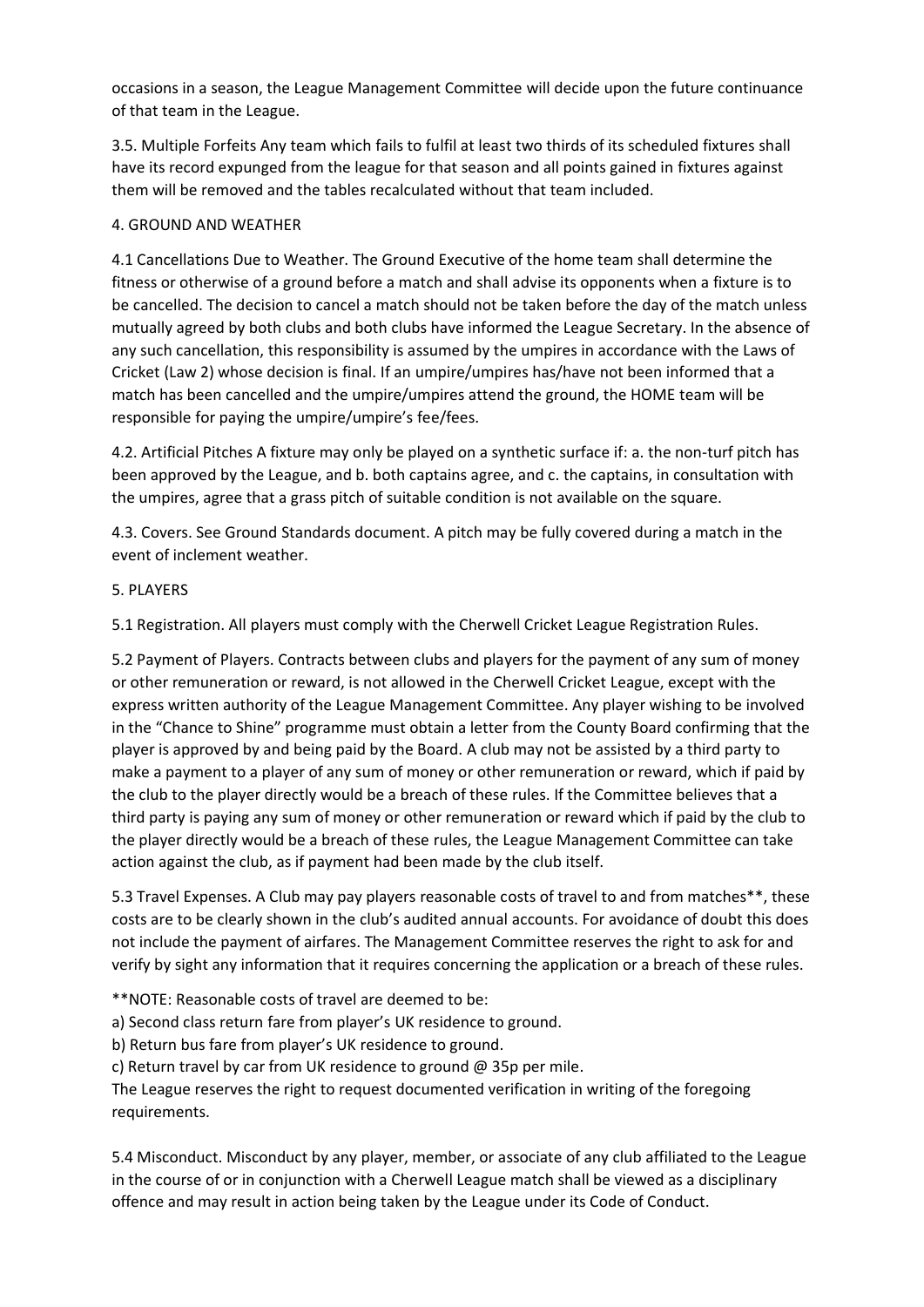5.5 Behaviour. Any club being marked three times by panel umpires in the same season with a mark of 2 or below in umpires' fair play reports will be deducted ten points. Any further marks of 2 or below will result in a further deduction of points. The Secretary will inform a club once it has received two marks of 2 or below for behaviour.

5.6 Weeks 17 and 18 eligibility. In weeks 17 and 18 a player shall not play in any division lower than that in which he has played the majority of his games in weeks 1 to 12 inclusive, except that he will be eligible to play in such a lower division so long as he has, in weeks 1 to 12, played in that same division for 2 or more weeks provided that playing in the said lower division does not mean him dropping more than one club XI. Example: He may drop from 1st XI to 2nd XI or 2nd XI to 3rd XI but not from 1st XI to 3rd XI or 2nd XI to 4th XI and so on.

5.6(a) Weeks 17 & 18 Eligibility for players playing in the Home Counties Premier League. In weeks 17 and 18 a player who has played in the Home Counties Premier League (Divisions 1 or 2) shall not be eligible to play in the Cherwell League unless the majority of games in which they have played in weeks 1-12 inclusive have been in the Cherwell League.

Exceptionally a player may be allowed to play in the Cherwell League, only with the expressed consent of the committee in advance of the game day, so long as they have, in weeks 1 to 12, played in that same division for 2 or more weeks.

Any such player will only be eligible to play in the club's highest placed team in the Cherwell League.

5.7 Weeks 17 and 18 Eligibility. When determining under rule 5.6 where a player has played the majority of his games in weeks 1 to 12 it is found that he has played equally amongst two or more club XIs then the highest placed XI in which he has played shall determine the point from which a lower division is calculated. Example: A player has played 4 times in each of his club's 1st, 2nd and 3rd XIs in weeks 1 to 12. In weeks 17 and 18 he may only play in either his clubs 1st XI or 2nd XI. Note: The object of rules 5.6 and 5.7 is to prevent clubs in weeks 17 and 18 from using players from higher divisions to unduly influence promotion and relegation issues of lower divisions in which they would not normally play and to continue to promote The Spirit of Cricket. NOTE: In exceptional circumstances, where a player who has played in more than 50% of the relevant team's matches, could be prevented from playing in weeks 17 and 18, the matter should be referred to the League Secretary by no later than 12.30 pm on the Thursday preceding the fixture, for a ruling

5.8 Clarification for Weeks 17 and 18. Any club wishing to seek an exemption to rules 5.6 and 5.7 must contact the Registration Secretary (or his nominated deputy) in writing, by 12.30pm of the Thursday preceding the match, stating clearly the reasons they require the exemption. The request should copied to the League Chairman and League Secretary. Exemptions will only be granted if The League is satisfied that there is no attempt to strengthen a lower team to the detriment of a higher placed team and that there is a genuine reason for the request. The players playing record for the current season and, in particular, recent matches will be taken into account. An example of where an exemption may be appropriate would be a player returning from injury.

Note: Player appearances for Weeks 1-12 are shown on the club details pages on the league website for each club once you are logged in.

Note: If a team is awarded a match by forfeit (not if they themselves have forfeited) or had a game cancelled because of weather without a ball being bowled, any player who was already registered but not logged as playing in another team for the club on that day, can be considered as having played in that team that week for the purpose of determining eligibility for weeks 17 & 18.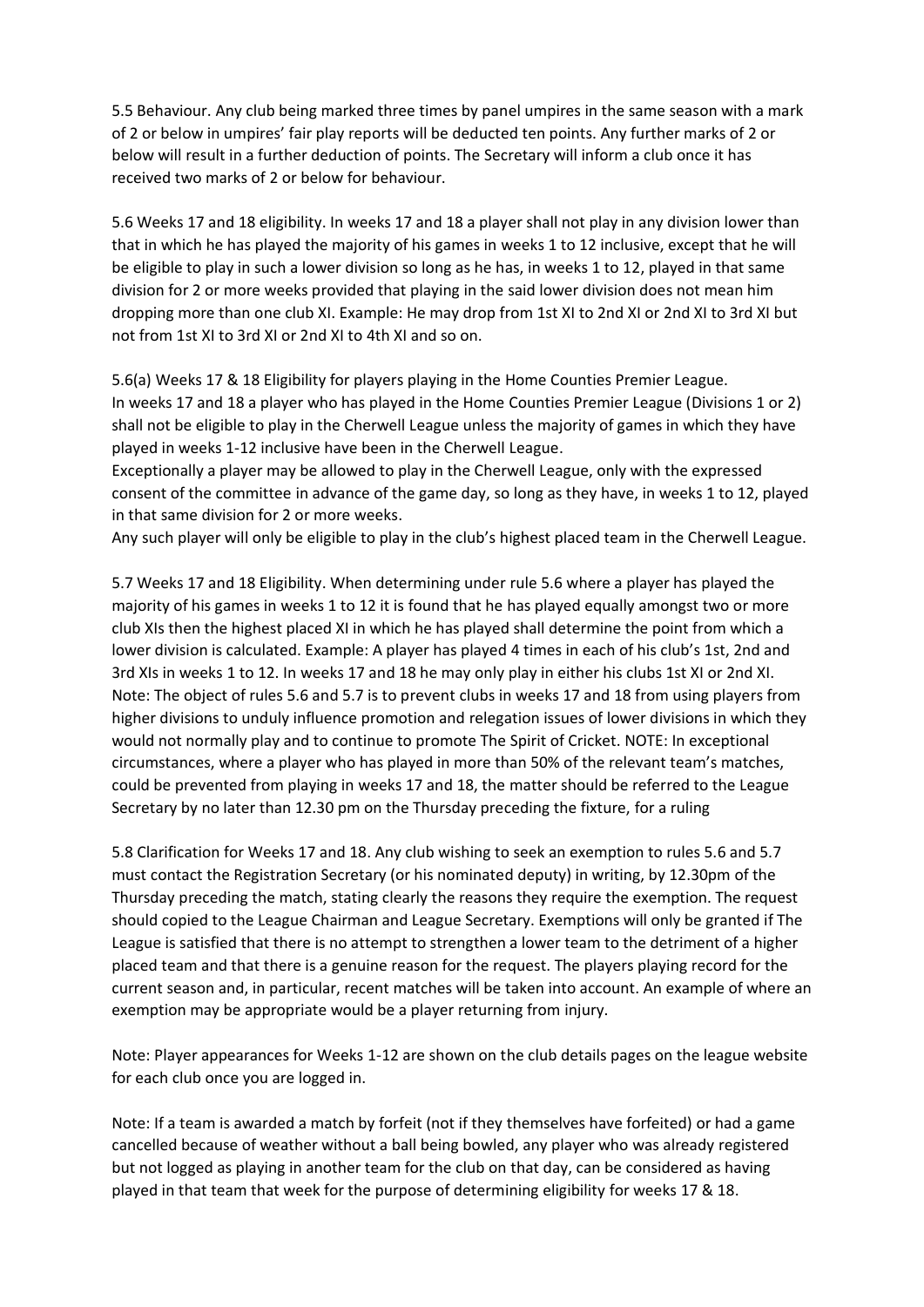#### 6. UMPIRES AND SCORERS

6.1. Umpires. Umpires shall be appointed as available and where appropriate, on behalf of the Management Committee by the League Umpires' Secretary from a panel maintained by the League.

6.2 Panel Umpires. ALL teams in Tiers 1-3 must nominate, for each week of the season, an umpire who has full DBS clearance, has preferably taken part in a recognised ECB ACO training course to stage 2 (or equivalent), be at least capable of umpiring at this level and have had experience of umpiring on a regular basis in Division six or above of the Cherwell League or Division 4 or above in the OCA.

6.3 Umpires Reports. Any umpire so nominated who constantly receives poor marks or adverse reports may, after consultation with the club who nominated the umpire, be removed from the panel and be required to undertake a period of retraining/observation of performance before being appointed to further games.

6.4 Failure to Nominate to the Panel. Failure to nominate an umpire for any week of the season will result in a 5-point deduction on each occasion. If an umpire subsequently drops out of a date that he has been nominated for, it is the nominating club's responsibility to name a replacement, regardless of whether he has an actual appointment or is on "Stand by".

6.5 Umpires Allocation. Umpires will be allocated matches by:

a) Being appointed to a specific match or

b) By being put on "Stand by".

Being on "Stand by" means that the club who originally nominated the umpire may offer him /her, another appointment in a lower Division, but should they later be required to umpire a match in Tiers 1-3 that requirement would take precedence.

6.6 Unavailability of Nominated Umpire. If a nominated umpire becomes unavailable and there is no "Stand by" available as a replacement, then the club who originally nominated the umpire who is no longer available will be responsible for nominating a suitable replacement. Clubs will be informed no later than 8pm on the Friday before the match if their nominated "Stand by" is required. Any club, who fails to nominate a replacement, will be deducted 5 points.

6.7 Club Umpires. All teams in Tiers 4 must either nominate, for each week of the season, an umpire who has full DBS clearance, has preferably taken part in a recognised ECB ACO training course to stage 2 (or equivalent), be at least capable of umpiring at this level and have had experience of umpiring on a regular basis in Division Seven or above of the Cherwell League or Division 4 or above in the OCA, or provide a club umpire. The club umpire should be made known to the Umpires' Secretary and should be similarly qualified as stated in 6.7 above. Any club failing to provide either a panel or a club umpire in these circumstances will be deducted 5 points.

6.7.a Teams in Tiers 5 - 8 may nominate an umpire to the panel or a 'Club Umpire' as described in 6.7 and will receive 1 bonus point for doing so. Teams can only receive 1 bonus point per week irrespective of how many umpires they nominate. If a club nominates or provides fewer umpires than it has teams in Tiers 5 - 8, the point will go automatically to the highest placed team. In these tiers a Stage 1 (or equivalent) qualification is considered sufficient.

6.8 Only One Umpire. If only one panel umpire or club umpire is provided, then that umpire shall stand at the bowler's end throughout the match. A panel umpire should be paid a match fee of £60 (£30 from each club). Club umpires will make their own arrangement with their own club but be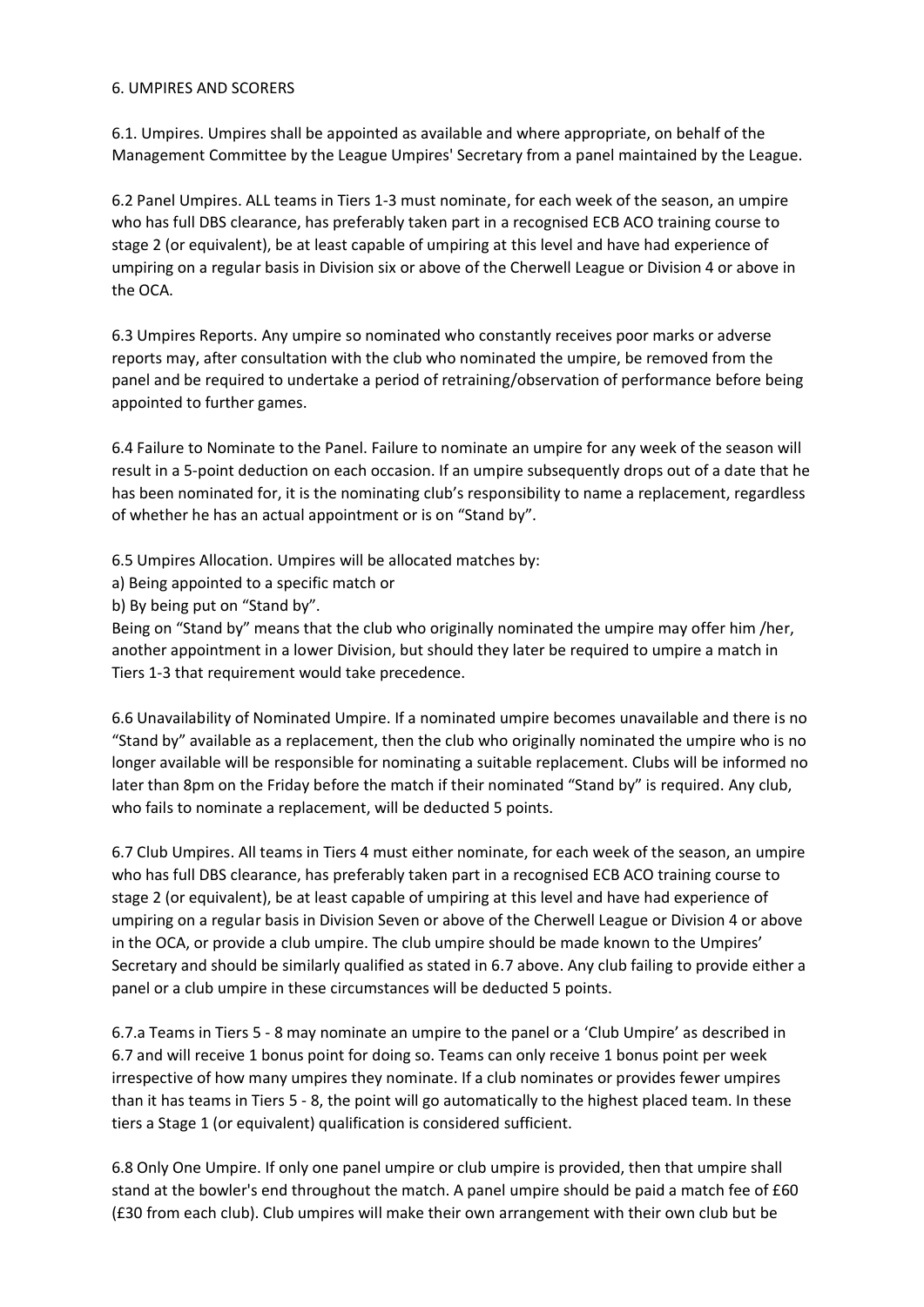entitled to a match fee contribution of £15 from the other club. If a club provides an umpire to stand in a match, with a panel umpire or with another club umpire, the other club cannot object to this umpire on the day of the match. This rule applies in all divisions.

6.9 Decision on Play. When only one official umpire (Panel or club) officiates in a match, all decisions relating to the condition of the pitch, weather or light and regarding starting, stopping or restarting any match will be taken by the official umpire only, without reference to a player acting as an umpire.

6.10 Umpires Payments for Abandoned Matches. If a match is abandoned without a ball being bowled, panel umpires who have travelled to the ground shall receive their match fee in full. If the home club fails to inform the panel umpire(s) that a match has been cancelled and the appointed umpire(s) travel to the ground, the home club will be responsible for paying the fee(s) due.

6.11 Scorers in Tiers 1-3 In Tiers 1-3 it is the responsibility of each club to provide a competent Scorer who is not otherwise participating in the match and is available throughout. Umpires will be asked to inform the League on the official League Report Form that this rule has been complied with. Failure to comply will result in the offending Club(s) being deducted five points.

6.12 Scorers in Tier 4. It is the responsibility of the home club to provide a non-playing scorer. Failure to do so will result in the deduction of one point. The away team may also provide a scorer should they be able to do so

6.13 Scorers in Tiers 5-8. In all other divisions it is the responsibility of the captains to ensure that two people are acting as scorers throughout the match. Each club must make sure that a proper scorebook is used (not sheets taken from the opponents' book) and that the record shows, under Batsmen, all players who played in the match, not just those who actually batted.

#### 7. RESULTS AND MATCH REPORTING

7.1 Results Submission. In all Divisions the result and registrations/match scorecard need to be recorded and submitted by the home captain using the Cherwell League website. Details of the procedure are set out on the website. Clubs in breach of this procedure will be deducted two points.

7.2 Timing. The match result must be submitted to the website by 10pm on the Saturday of the match.

7.3 Registrations. ALL home team captains, in all divisions, are to ensure that the appropriate Match Scorecard is properly completed on the Cherwell League website before 5pm on the Monday following the match. Failure to do so by due date may result in a £15 fine and a two-point deduction. Forms not completed within a further 7 days may result in a further penalty of 5 points being deducted. If after 14 days a form is not completed the matter will be reported to the Management Committee for possible further disciplinary action.

7.4 Umpires Report Form. In ALL Tiers the Captain of BOTH teams will complete an "Umpires Report Form" where non-playing umpire(s) have stood in the match. This form should be submitted on the website, during the week following the match and before 5pm the Wednesday following the match. Failure to do so may incur a fine of £15 and a two points deduction. Forms not submitted within a further 7 days may result in a further penalty of 5 points being deducted. If after 14 days a form is not submitted the matter will be reported to the Management Committee for possible further disciplinary action.